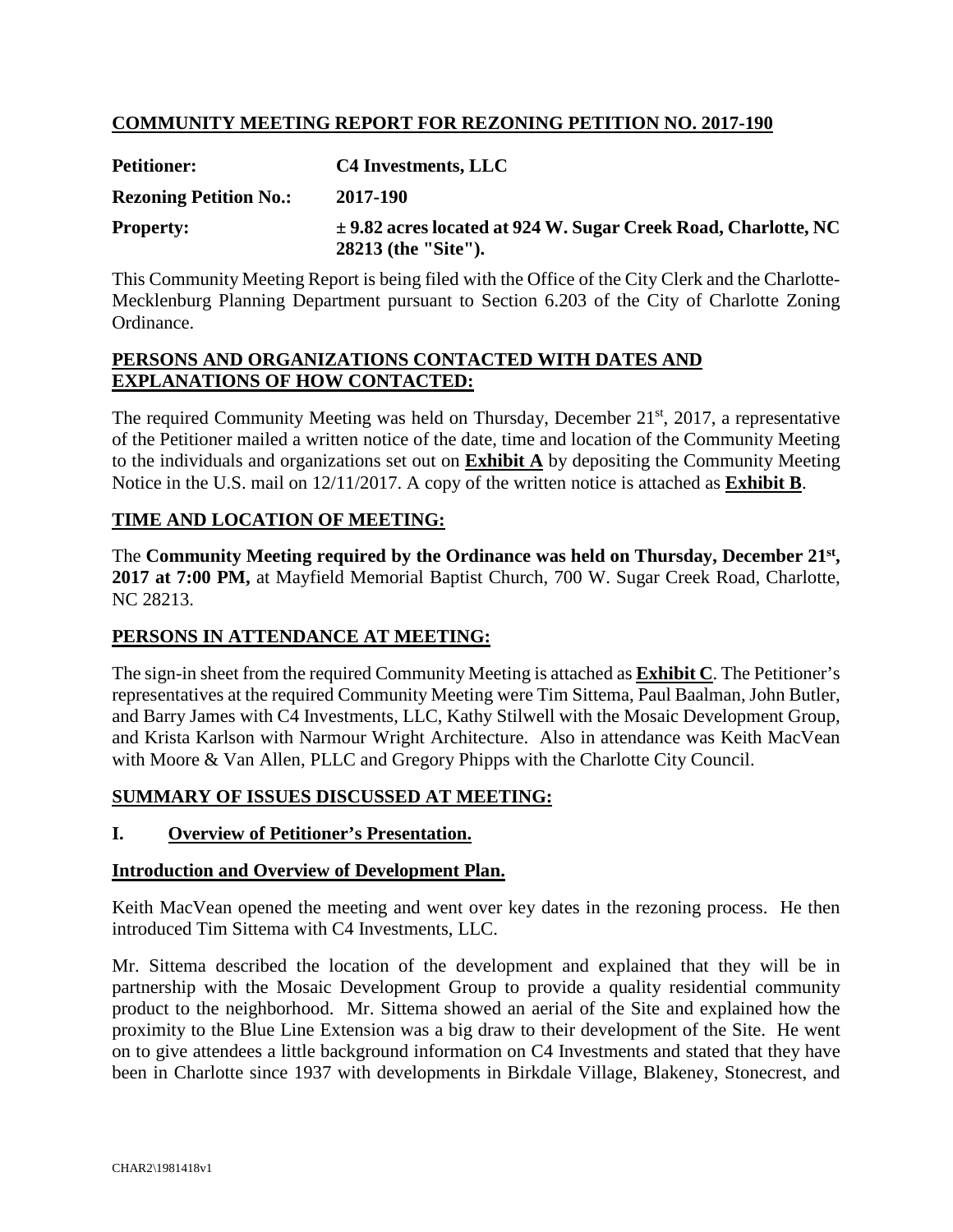Waverly. With this residential community, they intend to raise the design standard in the area. Mr. Sittema introduced Kathy Stilwell with the Mosaic Development Group.

The Mosaic Development Group is a non-profit that has been working in the Charlotte area since 1966 to provide quality affordable housing. They have over 1000 units in their portfolio from across the state of North Carolina. Ms. Stilwell highlighted Cherry Gardens as one of their successful affordable housing communities.

Krista Karlson with Narmour Wright Architecture addressed the group and described the design components of the housing community to include laundry hook-ups in each unit as well as a fitness center and playground on Site. The buildings will be comprised of brick and/or stone and architectural shingles for the roofing. There will be no vinyl siding.

Ms. Stilwell then explained how the community will be managed and maintained. The development will be funded by private and public funds and maintained by a private management company. Potential residents will go through criminal background and credit checks. They will also be screened for previous evictions as well as income and assets. Residents will be at 60% AMI or less and rents will range from \$600-\$900 for a 1-3 bedroom unit. The meeting was then opened for questions.

### **II. Summary of Questions/Comments and Responses:**

Attendees asked if the rents would increase from year-to-year. The Department of Housing and Urban Development sets this standard. They expect rents to increase by \$5-\$20 at the most and will be subject to this standard for at least 30 years. It was then asked if the community will by subsidized. Residents will be allowed to use Section 8 vouchers.

Attendees wanted to know if the developer thought about expanding into the surrounding neighborhood. Mr. Sittema stated that they did not have plans to expand into the surrounding neighborhood but they were aware of the church's interest in possibly using its surplus land for housing and that the Crosland/Mosaic team would be happy to help in any way possible with those efforts.

One attendee asked if the units would be restricted to not allow adult roommate situations. Kathy Stilwell stated that there is a limit on the number of occupants but not the type, per unit. Every occupant will go through the same screening process and must be on the lease in order to inhabit the property.

Attendees then asked about traffic along Sugar Creek Road and the entrance to the new development. John Butler explained that the community will add about 1 car/min in the AM Peak and 1.3 cars/min in the PM Peak. Trips for multi-family units are less than for other uses. It was then asked if a traffic light could be added to mitigate traffic concerns. Keith MacVean explained that there are not enough trips from the feeder streets to warrant a traffic signal.

One attendee asked about the buffer for the community along Sugar Creek Road. There will be a 6' buffer before the sidewalk and an additional 10' before you get to the buildings. The sidewalk will be a continuous 8' in width along with street trees and tree saves surrounding the property.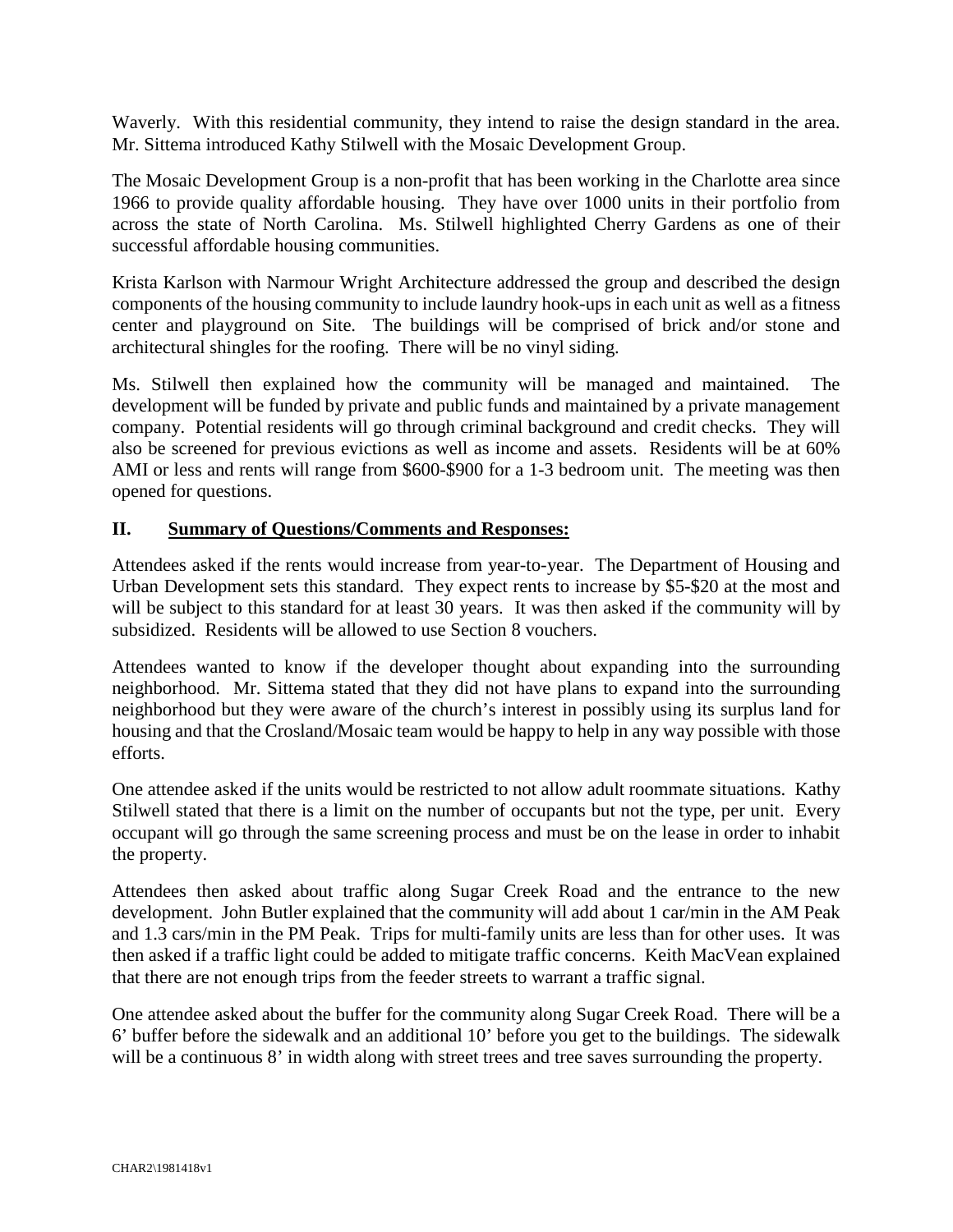Attendees raised concerns about which management companies might be used and wanted to ensure that the rules and aesthetic of the property are maintained. Ms. Stilwell emphasized that there will be at least 2 people in the onsite office during working hours. They will be diligent in their maintenance and the rules will be strictly enforced. Tenants can be evicted from the property based on their actions or the actions of their guests. There was a follow-up question pertaining to walk-through traffic and how the community planned to mitigate this issue. There will be a decorative fence and tree buffer to deter individuals that are not residents or guests.

To close the meeting, Mr. Sittema informed attendees that they plan to start construction in 2019 and the project should take about 1.5 years to complete.

Keith MacVean reiterated key rezoning dates and the meeting was adjourned.

### **CHANGES MADE TO PETITION AS A RESULT OF THE MEETING:**

There were no changes to the petition from this meeting.

cc: Mayor and Members of Charlotte City Council Tammie Keplinger, Charlotte Mecklenburg Planning Department Barry James, C4 Investments, LLC John Butler, C4 Investments, LLC Paul Baalman, C4 Investments, LLC Tim Sittema, C4 Investments, LLC Jeff Brown, Moore & Van Allen, PLLC Bridget Grant, Moore & Van Allen, PLLC Keith MacVean, Moore & Van Allen, PLLC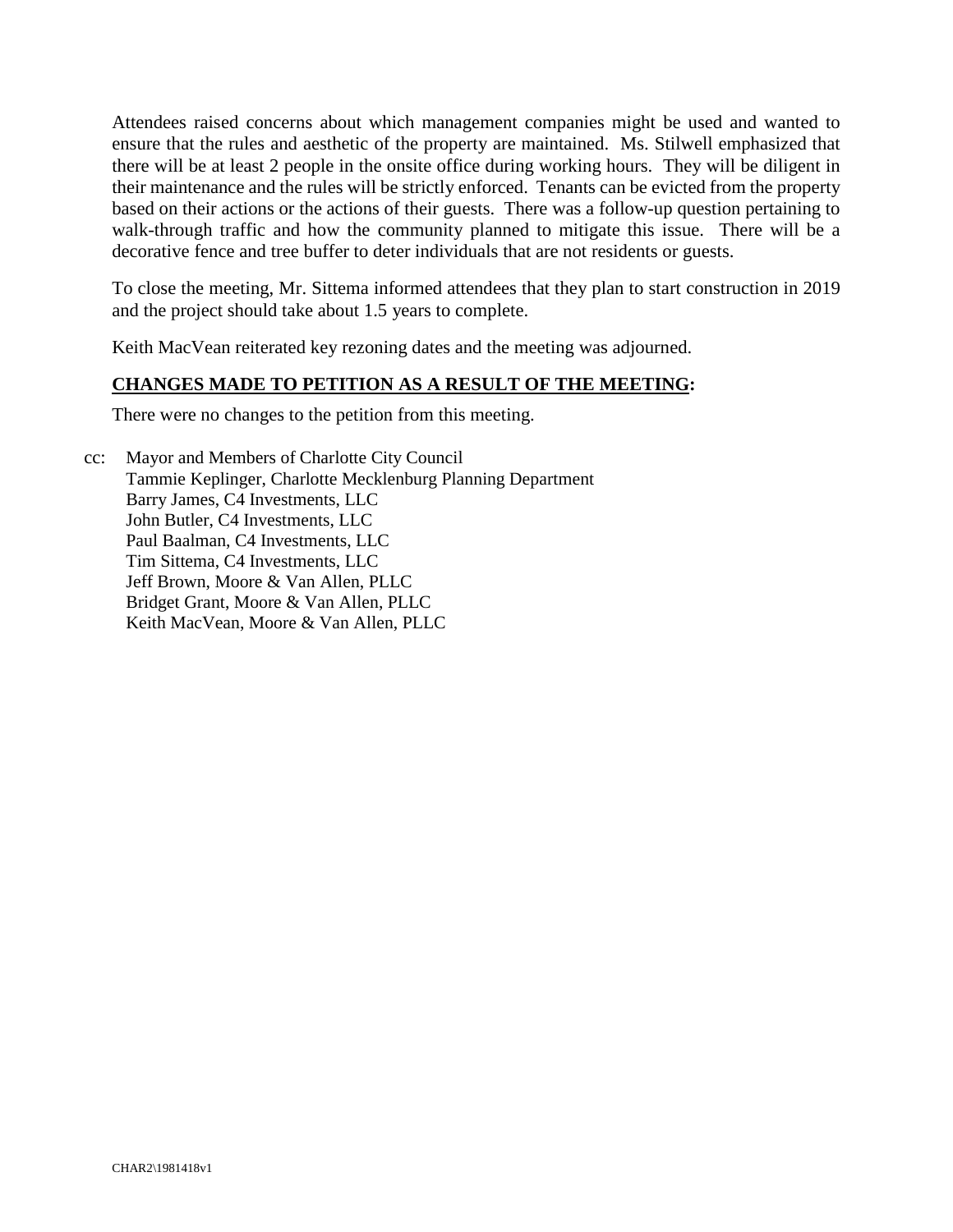| 2017-190 | <b>TAXPID</b>      | OWNERLASTN                              | OWNERFIRST               | <b>COWNERFIRS</b> | COWNERLAST                      | MAILADDR1                   | MAILADDR2          | <b>CITY</b>           | STATE     | <b>ZIPCODE</b> |
|----------|--------------------|-----------------------------------------|--------------------------|-------------------|---------------------------------|-----------------------------|--------------------|-----------------------|-----------|----------------|
| 2017-190 |                    | 08705752 MECKLENBURG COUNTY             |                          | DEPT.             | C/O REAL ESTATE /FINANCE        | 600 E 4TH ST 11TH FLOOR     |                    | CHARLOTTE             | NC        | 28202          |
| 2017-190 |                    | 08706101 MECKLENBURG COUNTY             |                          | DEPT.             | C/O REAL ESTATE /FINANCE        | 600 E 4TH ST 11TH FLOOR     |                    | CHARLOTTE             | <b>NC</b> | 28202          |
| 2017-190 |                    | 08706105 MECKLENBURG COUNTY             |                          | <b>DEPT</b>       | C/O REAL ESTATE /FINANCE        | 600 E 4TH ST 11TH FLOOR     |                    | CHARLOTTE             | <b>NC</b> | 28202          |
| 2017-190 |                    | 08707121 LEWISVILLE SUGAR CREEK LLC     |                          |                   |                                 | 60 RIO SALADO PKWY STE 1103 |                    | <b>TEMPE</b>          | AZ        | 85281          |
| 2017-190 |                    | 08707124 CHELINI 1031 FDS NC LLC        |                          |                   |                                 | ATTN:JAMES CHELINI          | 17005 BARNRIDGE DR | <b>SILVER SPRINGS</b> | MD        | 20906          |
| 2017-190 | 08707125 BRAWLEY   |                                         | <b>DARYL WRIGHT</b>      | SANDRA B          | THREATTE                        | <b>150 SUGAR CREEK LOOP</b> |                    | <b>TROUTMAN</b>       | NC        | 28166          |
| 2017-190 |                    | 08707127 WAVECREST ASSET MANAGEMENT LLC |                          |                   |                                 | 53 GOLDEN EAGLE LN          |                    | LITTLETON             | CO        | 80127          |
| 2017-190 |                    | 08707140 BRANFUL LLC                    |                          |                   |                                 | 104 MULL ST                 |                    | MORGANTON             | <b>NC</b> | 28655          |
| 2017-190 |                    | 08905102 CREATIVE KIDS LEARNING ACADEMY |                          |                   |                                 | 932 WEST SUGAR CREEK RD     |                    | CHARLOTTE             | <b>NC</b> | 28213          |
| 2017-190 | 08905105 STEGALL   |                                         | <b>WILLIAM S</b>         |                   |                                 | 914 W SUGAR CREEK RD        |                    | CHARLOTTE             | <b>NC</b> | 28213          |
|          |                    |                                         |                          |                   |                                 |                             |                    |                       |           | 28213          |
| 2017-190 |                    | 08905109 MCCULLOUGH                     | SONYA R                  |                   |                                 | 917 YUMA ST                 |                    | CHARLOTTE             | <b>NC</b> |                |
| 2017-190 |                    | 08905110 TAH 2016-1 BORROWER LLC        |                          |                   | C/O TRICON AMERICAN HOMES LLC   | PO BOX 15057                |                    | <b>SANTA ANA</b>      | CA        | 92735          |
| 2017-190 |                    | 08905111 SINGLETON                      | <b>HERBERT</b>           | <b>JOSEPHINE</b>  | SINGLETON                       | 929 YUMA ST                 |                    | CHARLOTTE             | <b>NC</b> | 28213          |
| 2017-190 | 08905112 LEE       |                                         | <b>PERVIS SR</b>         | <b>CLARA A</b>    | LEE                             | 935 YUMA ST                 |                    | CHARLOTTE             | <b>NC</b> | 28213          |
| 2017-190 | 08905113 RUSSELL   |                                         | <b>HAROLD D</b>          | SHEILA R          | RUSSELL                         | 941 YUMA ST                 |                    | CHARLOTTE             | <b>NC</b> | 28213          |
| 2017-190 | 08905114 INGRAM    |                                         | <b>GLORIA B</b>          |                   |                                 | 1001 YUMA ST                |                    | CHARLOTTE             | <b>NC</b> | 28213          |
| 2017-190 | 08905115 GRESHAM   |                                         | DEMPSEY                  |                   |                                 | 1007 YUMA ST                |                    | CHARLOTTE             | ΝC        | 28213          |
| 2017-190 | 08905116 BURNS-EL  |                                         |                          |                   |                                 | 1013 YUMA ST                |                    | CHARLOTTE             | <b>NC</b> | 28213          |
| 2017-190 | 08905117 YOUNG     |                                         | <b>DONALD</b>            |                   |                                 | 1019 YUMA ST                |                    | CHARLOTTE             | <b>NC</b> | 28213          |
| 2017-190 |                    | 08905118 VELASCO-MENDEZ                 | <b>JOSE CARLOS</b>       | CRISTINA FIGUEROA | VELACO                          | 1025 YUMA ST                |                    | CHARLOTTE             | <b>NC</b> | 28213          |
| 2017-190 | 08905119 REID      |                                         | <b>GEORGE B</b>          | ANNA M            | REID                            | 1001 WHITE PLAINS RD        |                    | CHARLOTTE             | <b>NC</b> | 28213          |
| 2017-190 | 08905120 TEASLEY   |                                         | <b>BENJAMIN JR</b>       | ATHENA H          | TEASLEY                         | 1011 WHITE PLAINS RD        |                    | CHARLOTTE             | <b>NC</b> | 28215          |
| 2017-190 | 08905201 HALL      |                                         | <b>MARY HARRISON</b>     |                   |                                 | 917 WHITE PLAINS RD         |                    | CHARLOTTE             | <b>NC</b> | 28213          |
| 2017-190 | 08905202 FRIEND    |                                         | <b>JOHN D SR</b>         | SHIRLEY A         | <b>FRIEND</b>                   | 5195 NSHOREVIEW DR          |                    | CONCORD               | <b>NC</b> | 28025          |
| 2017-190 | 08905203 ALANIS    |                                         | <b>JAVIER</b>            |                   |                                 | 5206 KILDARE DR             |                    | CHARLOTTE             | <b>NC</b> | 28215          |
| 2017-190 |                    | 08905204 MCMANUS                        | GEORGE                   | SYLVIA            | <b>MCMANUS</b>                  | 1006 YUMA ST                |                    | CHARLOTTE             | <b>NC</b> | 28213          |
| 2017-190 | 08905205 WILKES    |                                         | <b>JACKIE</b>            | LUCINDA M         | <b>WILKES</b>                   | 1000 YUMA ST                |                    | CHARLOTTE             | <b>NC</b> | 28213          |
| 2017-190 | 08905206 HANSON    |                                         | ROBERT D                 | LISA M            | <b>HANSON</b>                   | 932 YUMA ST                 |                    | CHARLOTTE             | <b>NC</b> | 28213          |
| 2017-190 | 08905207 BELLAMY   |                                         | ANDREW                   |                   |                                 | 11023 MALLARD CROSSING DR   |                    | CHARLOTTE             | ΝC        | 28262          |
| 2017-190 | 08905217 CARELOCK  |                                         | <b>ROBERT</b>            |                   |                                 | 6526 ASHDALE RD             |                    | CHARLOTTE             | <b>NC</b> | 28215          |
| 2017-190 |                    | 08905501 DAVENPORT                      | <b>MCKLAUSTY S</b>       |                   | PEARL DAVENPORT                 | 920 WHITE PLAINS RD         |                    | CHARLOTTE             | <b>NC</b> | 28213          |
| 2017-190 | 08906206 MACKINS   |                                         | <b>LARRY V</b>           | <b>GWENDOLYN</b>  | <b>MACKINS</b>                  | 205 N MYERS ST              |                    | CHARLOTTE             | <b>NC</b> | 28202          |
| 2017-190 |                    | 08906207 MADISON JRH PROPERTIES LLC     |                          |                   |                                 | 3009 GRIFFITH ST            |                    | CHARLOTTE             | <b>NC</b> | 28203          |
|          |                    |                                         |                          |                   |                                 |                             |                    |                       |           |                |
| 2017-190 | 08906208 KIM       |                                         | TAI                      | LIEU T            | <b>TRAN</b>                     | 1101 WHITE PLAINS RD        |                    | CHARLOTTE             | <b>NC</b> | 28213          |
| 2017-190 |                    | 08906321 COVINGTON                      | ROSETTA W                |                   |                                 | 1058 WHITE PLAINS RD        |                    | CHARLOTTE             | <b>NC</b> | 28213          |
| 2017-190 |                    | 08906322 HIDDEN VALLEY LLC              |                          |                   |                                 | <b>PO BOX 908</b>           |                    | HUNTERSVILLE          | NC        | 28070          |
| 2017-190 | 08906323 NORMAN    |                                         | <b>JOYCE W</b>           | EDWARD JR II      | <b>NORMAN</b>                   | 1048 WHITE PLAINS RD        |                    | CHARLOTTE             | <b>NC</b> | 28213          |
| 2017-190 |                    | 08906324 COVINGTON                      | WILBERT L                | <b>JANICE G</b>   | COVINGTON                       | 1040 WHITE PLAINS RD        |                    | CHARLOTTE             | <b>NC</b> | 28213          |
| 2017-190 | 08906325 CAIN      |                                         | ROSA M                   |                   |                                 | 1032 WHITE PLAIN RD         |                    | CHARLOTTE             | <b>NC</b> | 28213          |
| 2017-190 |                    | 08906326 KIRKPATRICK                    | DOROTHY W                |                   |                                 | 1028 WHITE PLAINS RD        |                    | CHARLOTTE             | <b>NC</b> | 28213          |
| 2017-190 | 08906327 MILLER    |                                         | <b>JACQUELINE SPEARS</b> |                   |                                 | 10937 CADENCIA CT           |                    | CHARLOTTE             | ΝC        | 28262          |
| 2017-190 | 08906328 MOBLEY    |                                         | <b>ELLIOTT L</b>         |                   |                                 | 1010 WHITE PLAINS RD        |                    | CHARLOTTE             | <b>NC</b> | 28213          |
| 2017-190 | 08906329 MARTIN    |                                         | <b>GUY F</b>             | <b>BARBARA A</b>  | <b>MARTIN</b>                   | PO BOX 690924               |                    | CHARLOTTE             | <b>NC</b> | 28227          |
| 2017-190 | 08906401 GILLESPIE |                                         | <b>TONYA TAMIKA</b>      |                   |                                 | 1021 WHITE PLAINS RD        |                    | CHARLOTTE             | <b>NC</b> | 28213          |
| 2017-190 | 08906402 ALSTON    |                                         | <b>DELORIS A</b>         |                   |                                 | 1027 WHITE PLAINS RD        |                    | CHARLOTTE             | <b>NC</b> | 28213          |
| 2017-190 | 08906403 VELASCO   |                                         | JOSE L                   | <b>ROSAURA</b>    | VELASCO                         | 1033 WHITE PLAINS RD        |                    | CHARLOTTE             | <b>NC</b> | 28213          |
| 2017-190 | 08906404 WINSLOW   |                                         | <b>CHRISTINE</b>         |                   |                                 | 1039 WHITE PLAINS RD        |                    | CHARLOTTE             | <b>NC</b> | 28213          |
| 2017-190 | 08906405 MARTIN    |                                         | GUY F                    | BARBARA ANN       | <b>MARTIN</b>                   | P O BOX 690924              |                    | CHARLOTTE             | <b>NC</b> | 28227          |
| 2017-190 |                    | 08906406 LITTLEFIELD                    | CHERYL                   |                   |                                 | 409 IDEAL WY                |                    | CHARLOTTE             | <b>NC</b> | 28203          |
| 2017-190 |                    | 08906407 GETHSEMANE A M E ZION CHURCH   |                          |                   |                                 | 531 CAMPUS ST               |                    | CHARLOTTE             | <b>NC</b> | 28216          |
| 2017-190 | 08906408 MENDOZA   |                                         | <b>MERIAM MORALES</b>    | EDWIN IZAQUIRRE   | <b>ESPINAL</b>                  | 1405 VANCOUVER DR           |                    | CHARLOTTE             | <b>NC</b> | 28213          |
| 2017-190 | 08906409 MARTIN    |                                         | <b>GUY F</b>             | <b>BARBARA A</b>  | <b>MARTIN</b>                   | PO BOX 690924               |                    | CHARLOTTE             | <b>NC</b> | 28227          |
| 2017-190 | 08906410 OWEN      |                                         | GREGG H                  |                   |                                 | 9208 WILLOWGLEN TRAIL       |                    | CHARLOTTE             | ΝC        | 28215          |
| 2017-190 |                    | 08906411 R STIKELEATHER LLC             |                          |                   |                                 | 4915 MONROE RD              |                    | CHARLOTTE             | <b>NC</b> | 28205          |
| 2017-190 |                    | 08906412 CALDWELL-SMITH                 | CHRISTY K                |                   |                                 | 1507 VANCOUVER DR           |                    | CHARLOTTE             | <b>NC</b> | 28213          |
|          |                    | 08906436 LAXMI INVESTMENTS INC          |                          |                   |                                 |                             |                    | CHARLOTTE             | <b>NC</b> | 28277          |
| 2017-190 |                    |                                         |                          |                   |                                 | 10225 RIDGEMORE DR          |                    |                       |           |                |
| 2017-190 | 08906437 GRUBER    |                                         | <b>BRENDA B</b>          | <b>KIMBERLY G</b> | SMITH                           | 221 CHARING CROSS DR        |                    | <b>MATTHEWS</b>       | <b>NC</b> | 28105          |
| 2017-190 | 08906438 BROWN     |                                         | CHARLES M L/T            |                   | (CHARLES M & GENEVA P BROWN TR) | 10652 PEACH ORCHARD RD      |                    | <b>HARRISBURG</b>     | <b>NC</b> | 28075          |
| 2017-190 |                    | 08906439 ROYAL PROPERTIES LLC           |                          |                   |                                 | 3331 JOHNNY CAKE LN         |                    | CHARLOTTE             | <b>NC</b> | 28226          |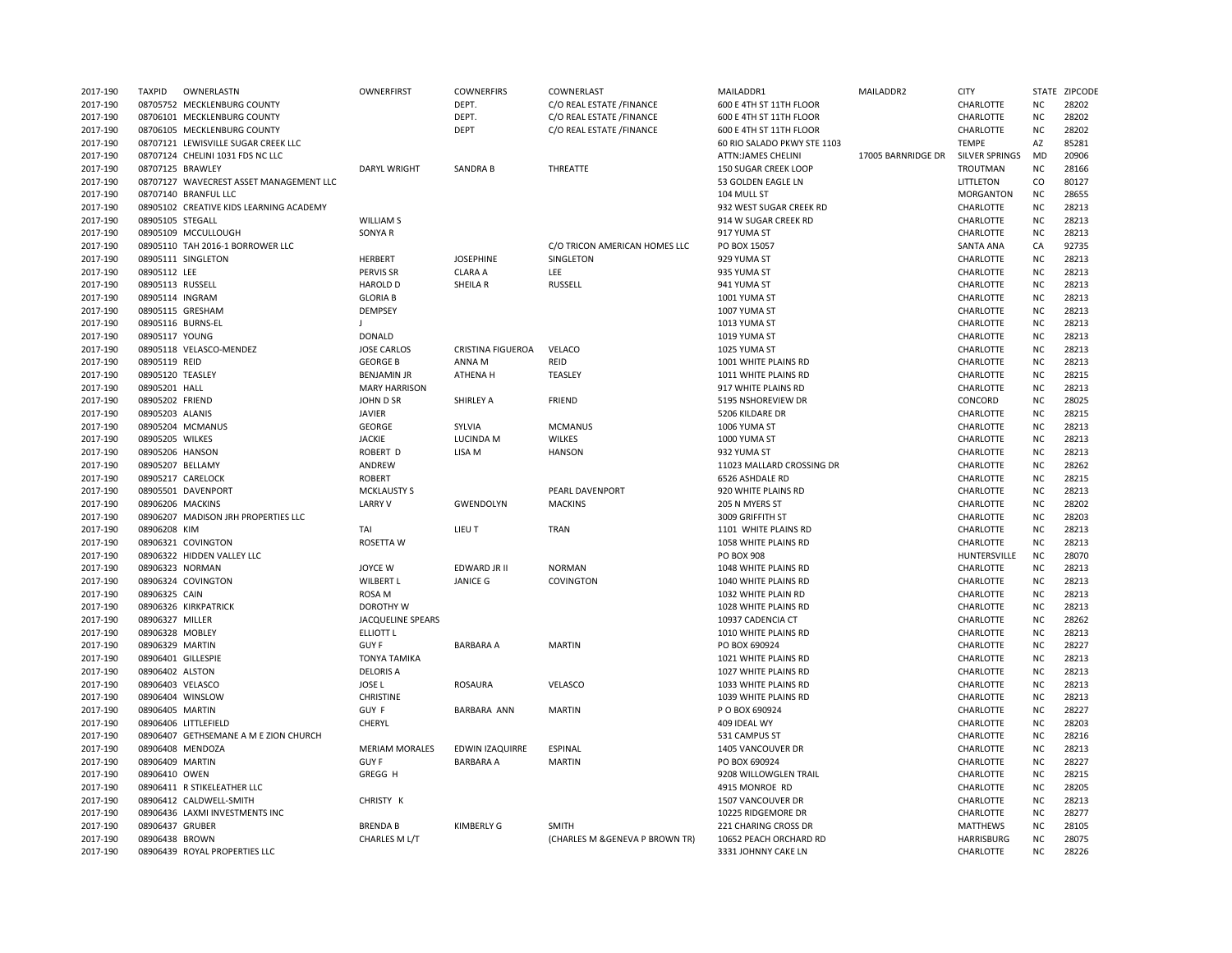| 2017-190 | ORGANIZATI                                             | FIRST NAME | LAST NAME       | STREET ADD            | UNITCITY  | STATE ZIP |       |
|----------|--------------------------------------------------------|------------|-----------------|-----------------------|-----------|-----------|-------|
| 2017-190 | <b>Farmcrest Community Neighborhood Association</b>    | Tonya      | Clarkston       | 801 Farmcrest Dr      | Charlotte | NC.       | 28206 |
| 2017-190 | <b>Fountaingrove Homeowners Association</b>            | Clair      | Lane            | 4007 Elmdale Ct       | Charlotte | NC.       | 28206 |
| 2017-190 | <b>Hidden Valley Community Association</b>             | John F.    | Wall            | 5017 Springview Rd    | Charlotte | NC.       | 28213 |
| 2017-190 | <b>Hidden Valley Community Association</b>             | Linda      | Butler          | 5209 Springview Rd    | Charlotte | NC.       | 28213 |
| 2017-190 | <b>Hidden Valley Community Development Corporation</b> | Odell      | Witherspoon     | 6601 Heatherbrooke Av | Charlotte | NC.       | 28213 |
| 2017-190 | <b>Hidden Valley Community Homeowners Association</b>  | Doris      | Edwards         | 1224 Kirt Ct          | Charlotte | NC.       | 28213 |
| 2017-190 | <b>Hidden Valley Community Homeowners Association</b>  | Saundra    | Jackson         | 6409 Hidden Forest Dr | Charlotte | NC.       | 28213 |
| 2017-190 | Hidden Valley Neighborhood Association                 | Ella       | <b>Williams</b> | 535 Candystick Lane   | Charlotte | NC.       | 28213 |
| 2017-190 | <b>Hidden Valley Political Action Committee</b>        | Samuel     | Love            | 6417 Heatherbrooke Av | Charlotte | NC.       | 28213 |
| 2017-190 | <b>Hidden Valley Zoining Committee</b>                 | Priscilla  | Duncan          | 6423 Heatherbrooke Av | Charlotte | NC.       | 28213 |
| 2017-190 | Rebuilding Charlotte Together                          | Felicia    | Giles           | 4518 Munsee Street    | Charlotte | NC.       | 28213 |
| 2017-190 | Royal Oak Nieghborhood Association                     | Jeremiah   | Hartzell        | 1611 W Sugar Creek Rd | Charlotte | NC.       | 28262 |
| 2017-190 | Spring Woods Home Owners Association                   | Jacquie    | <b>Nettles</b>  | 1930 Aberglen Dr      | Charlotte | NC.       | 28262 |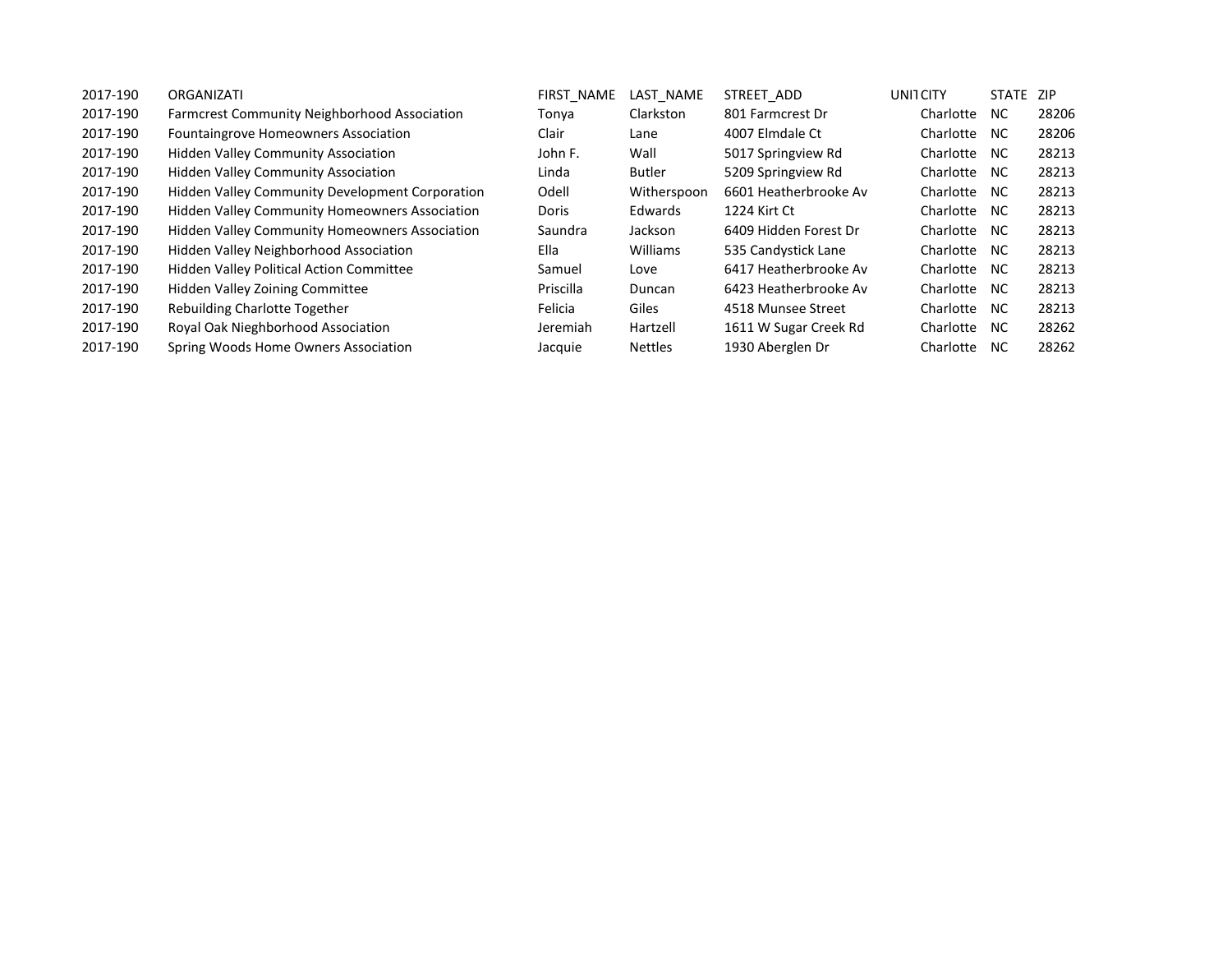### **NOTICE TO INTERESTED PARTIES OF A REZONING PETITION PETITION # 2017-190 – C4 Investments, LLC**

| Subject:                   | Rezoning Petition No. 2017-190                                                     |
|----------------------------|------------------------------------------------------------------------------------|
| Petitioner/Developer:      | C <sub>4</sub> Investments, LLC                                                    |
| Current Land Use:          | vacant                                                                             |
| Existing Zoning:           | $R-4$                                                                              |
| <b>Rezoning Requested:</b> | $UR-2(CD)$                                                                         |
| Date and Time of Meeting:  | Thursday, December 21 <sup>st</sup> at 7:00 p.m.                                   |
| Location of Meeting:       | Mayfield Memorial Baptist Church<br>700 W. Sugar Creek Road<br>Charlotte, NC 28213 |
| Date of Notice:            | 12/11/2017                                                                         |

We are assisting C4 Investments, LLC (the "Petitioner") on a Rezoning Petition recently filed to allow the development of the site for a high-quality multi-family residential community. The site is located on W. Sugar Creek Road across from Sugaw Creek Park (the "Site"). We take this opportunity to furnish you with basic information concerning the Petition and to invite you to attend a Community Meeting to discuss it.

#### **Background and Summary of Request:**

This Petition involves a request to rezone the  $\pm$  9.82 acre Site from R-4 to UR-2(CD) to allow the Site to be developed with up to 180 multi-family residential dwelling units. The site plan associated with the rezoning petition proposes to access the Site from W. Sugar Creek Road by extending Merlane Drive into the Site as a private street. Along the perimeter of the Site a 30 foot Class C Buffer will be provided. The buffer area will also be used as a tree save area.

A number of the proposed buildings will front on W. Sugar Creek Road with additional buildings located on the interior of the Site. Along the Site's frontage on W. Sugar Creek Road a 20 foot setback will be provided. The Site's frontage along W. Sugar Creek Road will be improved with an eight (8) foot planting strip and an eight (8) foot sidewalk.

#### **Community Meeting Date and Location:**

The Charlotte-Mecklenburg Planning Department's records indicate that you are either a representative of a registered neighborhood organization or an owner of property near the Site. **Accordingly, we are extending an invitation to attend the upcoming Community Meeting to be held on Thursday, December 21st, 2017, at 7:00 p.m. at Mayfield Memorial Baptist Church, 700 W. Sugar Creek Road, Charlotte, NC 28213.** Representatives of the Petitioner look forward to discussing this exciting rezoning proposal with you at the Community Meeting.

In the meantime, should you have questions about this matter, you may call Keith MacVean (704-331-3531) or Jeff Brown (704-331-1144). Thank you.

CHAR2\1973306v1 cc: Mayor and Members of Charlotte City Council Tammie Keplinger, Charlotte Mecklenburg Planning Department Barry James, C4 Investments, LLC John Butler, C4 Investments, LLC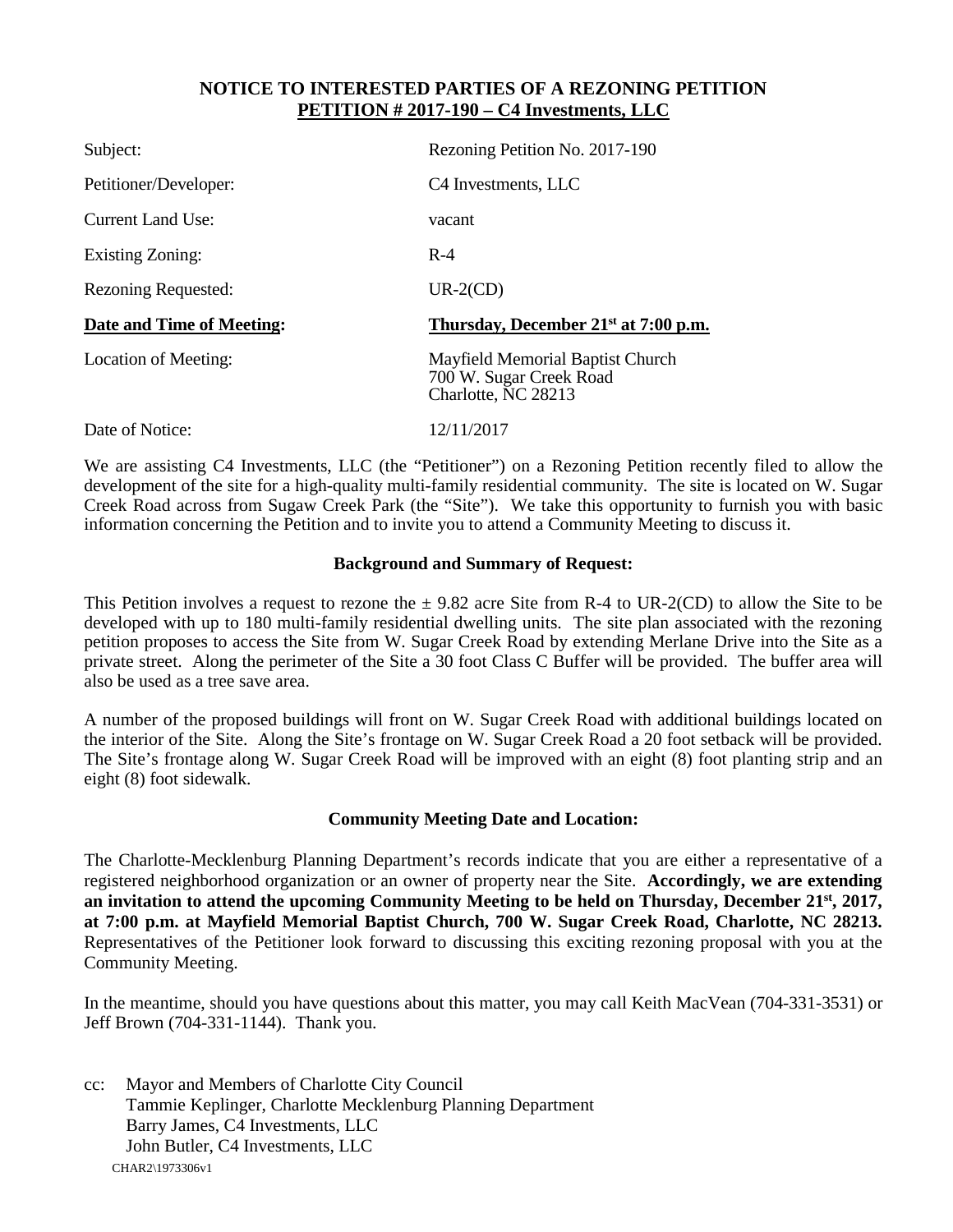Paul Baalman, C4 Investments, LLC Tim Sittema, C4 Investments, LLC Jeff Brown, Moore & Van Allen, PLLC Bridget Grant, Moore & Van Allen, PLLC Keith MacVean, Moore & Van Allen, PLLC

# **Site Location**

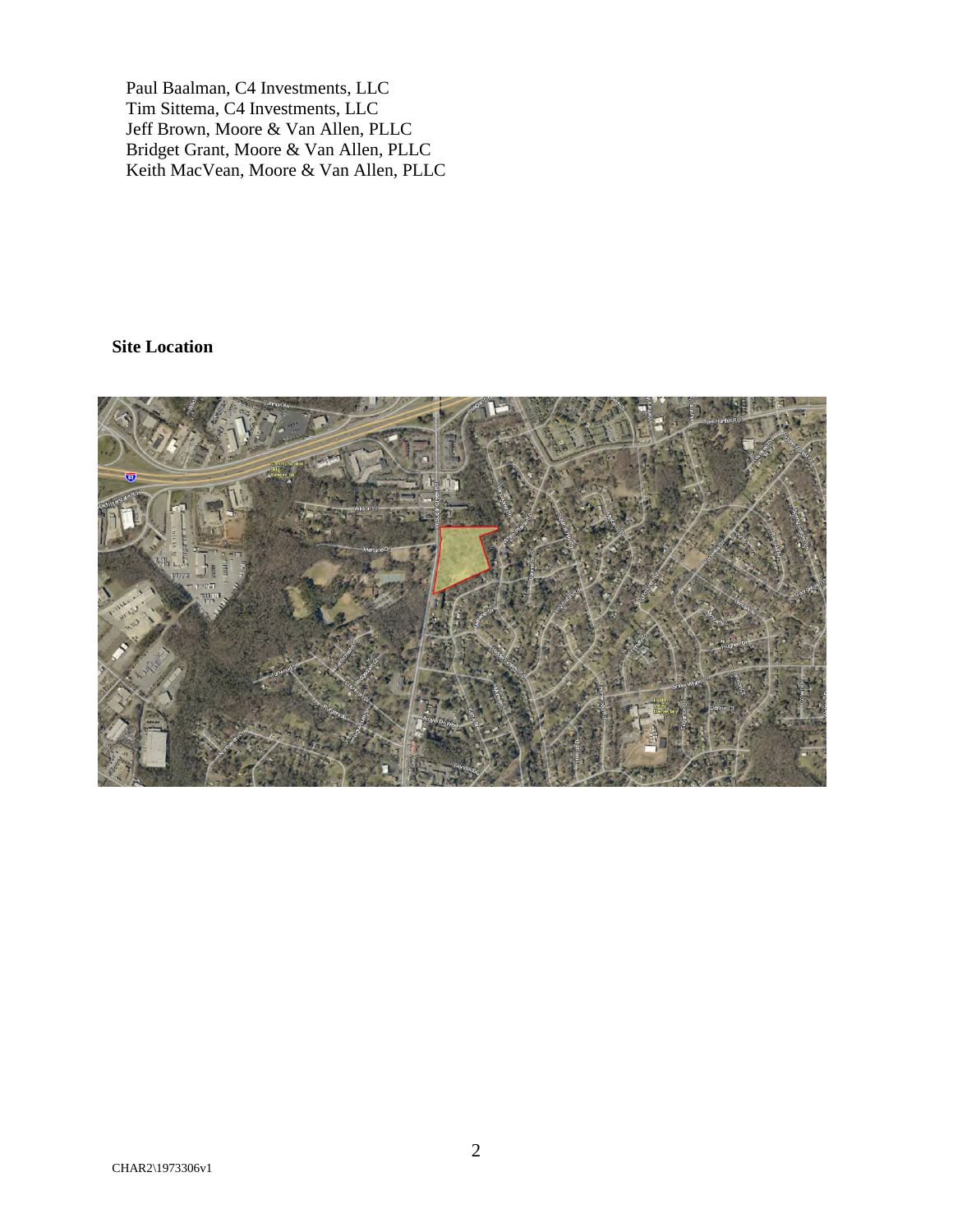|                | <b>NAME</b>                 | <b>ADDRESS</b>                               | <b>TELEPHONE</b> | <b>EMAIL ADDRESS</b>                          |
|----------------|-----------------------------|----------------------------------------------|------------------|-----------------------------------------------|
|                | <b>Please print legibly</b> | <b>Please print legibly</b>                  |                  | <b>Please print legibly</b>                   |
|                |                             | Joyce Gresham 2428 Portstewart Lanc          |                  | 704-321-2918 jsgresham200t@yahas.com          |
|                |                             | 1506 Gresham 2428 Portsteamanth, 704-3212918 |                  |                                               |
| 3              |                             | Jonnie Petway 3604 Craigholm Ct CLT          |                  | 704-547-0654 drectway @bellsouth.net          |
| $\overline{4}$ | Herbert ingletin            | 929 Yuma St. CL                              |                  | 704-622-4471 HSingleton 0010 Carolina. r. com |
| 5              | Elliott Mobiley             | 1010 White Plains                            |                  | 704.634-4627 ElliottMobleyDOOD@gmail.e        |
| 6              | Volinda Kichardson          | 2663 Stoneword Vrew                          |                  | 104 796-0462 Mahogary 4146 @ qmail com        |
|                | Leonard Jarvis              | 32 Southern Oak Are. NW                      |                  | 980-439-5526 LFJARVISOVERIZON, NET            |
| 8              | Gregthipps                  | <b>600 E. 4th Street</b>                     |                  | 704-336-3436 gaphipps charlottenc.gov         |
| 9              |                             | Beulah Simmons 6003 Bridlewood LN            |                  | 704576-9935 bjsimmonse mailrcom               |
| 10             |                             |                                              |                  |                                               |
| 11             |                             |                                              |                  |                                               |
| 12             |                             |                                              |                  |                                               |
| 13             |                             |                                              |                  |                                               |
| 14             |                             |                                              |                  |                                               |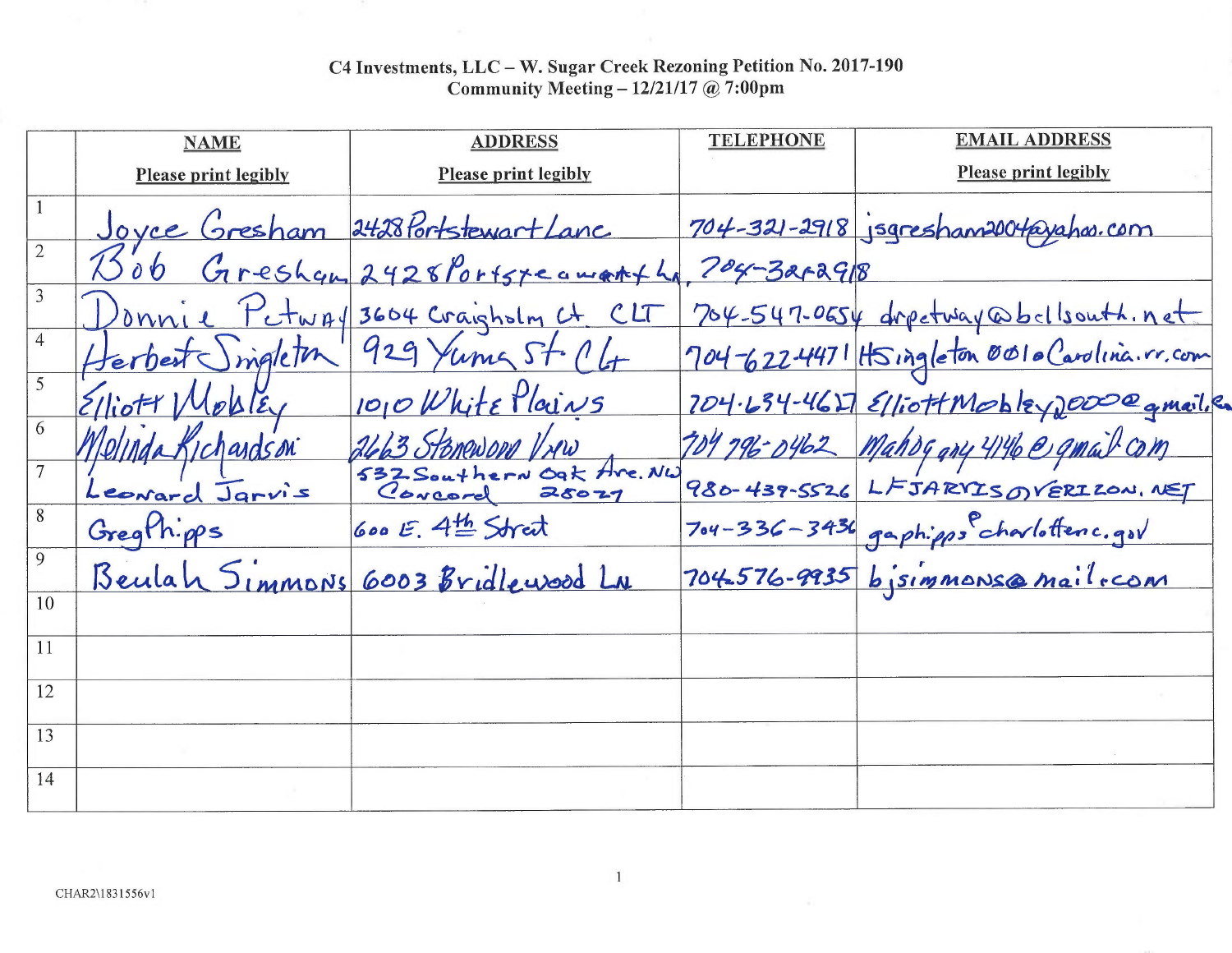|    | <b>NAME</b>                 | <b>ADDRESS</b>                                | <b>TELEPHONE</b> | <b>EMAIL ADDRESS</b>              |
|----|-----------------------------|-----------------------------------------------|------------------|-----------------------------------|
|    | <b>Please print legibly</b> | <b>Please print legibly</b>                   |                  | <b>Please print legibly</b>       |
| 29 | Frances P. Hamlin           | 1401 Fern Valley Ar.<br>Charlotte, N.C. 28216 |                  | $(704)392-9547$ FPHAMIN eA++. Net |
| 30 | William P. Harrion          | $16$ $36$ $70$                                | 21.5             | wphornling@grail.com              |
| 31 | hais Martin                 |                                               |                  |                                   |
| 32 |                             |                                               |                  |                                   |
| 33 |                             |                                               |                  |                                   |
| 34 |                             |                                               |                  |                                   |
| 35 |                             |                                               |                  |                                   |
| 36 |                             |                                               |                  |                                   |
| 37 |                             |                                               |                  |                                   |
| 38 |                             |                                               |                  |                                   |
| 39 |                             |                                               |                  |                                   |
| 40 |                             |                                               |                  |                                   |
| 41 |                             |                                               |                  |                                   |
| 42 |                             |                                               |                  |                                   |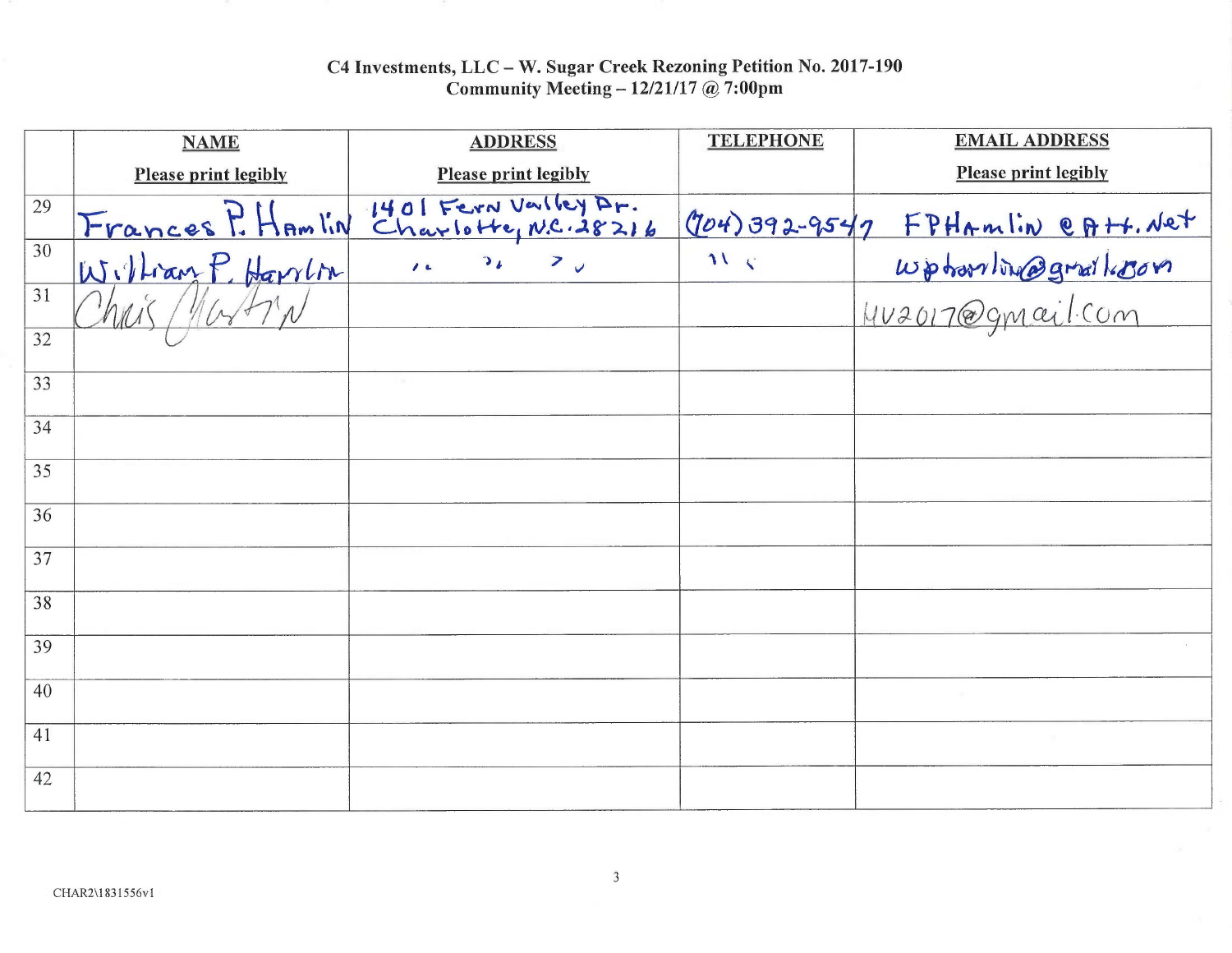|    | <b>NAME</b>                 | <b>ADDRESS</b>                                                                                                                                             | <b>TELEPHONE</b> | <b>EMAIL ADDRESS</b>        |
|----|-----------------------------|------------------------------------------------------------------------------------------------------------------------------------------------------------|------------------|-----------------------------|
|    | <b>Please print legibly</b> | <b>Please print legibly</b>                                                                                                                                |                  | <b>Please print legibly</b> |
| 57 |                             |                                                                                                                                                            |                  | Hechsessus@gmail.com        |
| 58 |                             | Cheis Mail Leurs 14301 Phillips Rd 104-845-5282<br>Marlene Leurs 14301 Phillips Rd 104-845-5282<br>Gloria Jarvis 532 Soutlan Oak for Nullment 204 502-9731 |                  |                             |
| 59 |                             |                                                                                                                                                            |                  |                             |
| 60 |                             |                                                                                                                                                            |                  |                             |
| 61 |                             |                                                                                                                                                            |                  |                             |
| 62 |                             |                                                                                                                                                            |                  |                             |
| 63 |                             |                                                                                                                                                            |                  |                             |
| 64 |                             |                                                                                                                                                            |                  |                             |
| 65 |                             |                                                                                                                                                            |                  |                             |
| 66 |                             |                                                                                                                                                            |                  |                             |
| 67 |                             |                                                                                                                                                            |                  |                             |
| 68 |                             |                                                                                                                                                            |                  |                             |
| 69 |                             |                                                                                                                                                            |                  |                             |
| 70 |                             |                                                                                                                                                            |                  |                             |